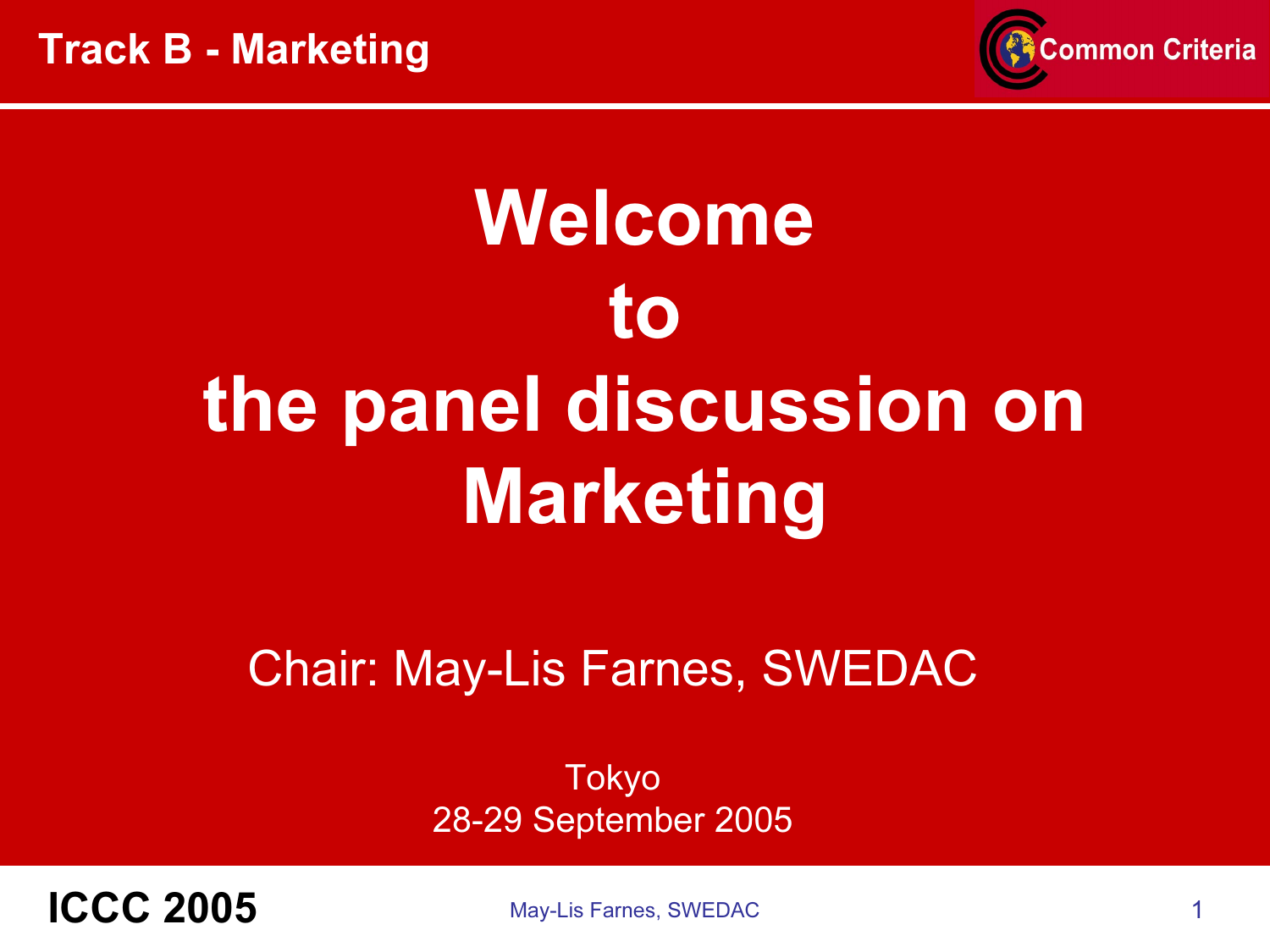

# Marketing

#### Expanding the CC market



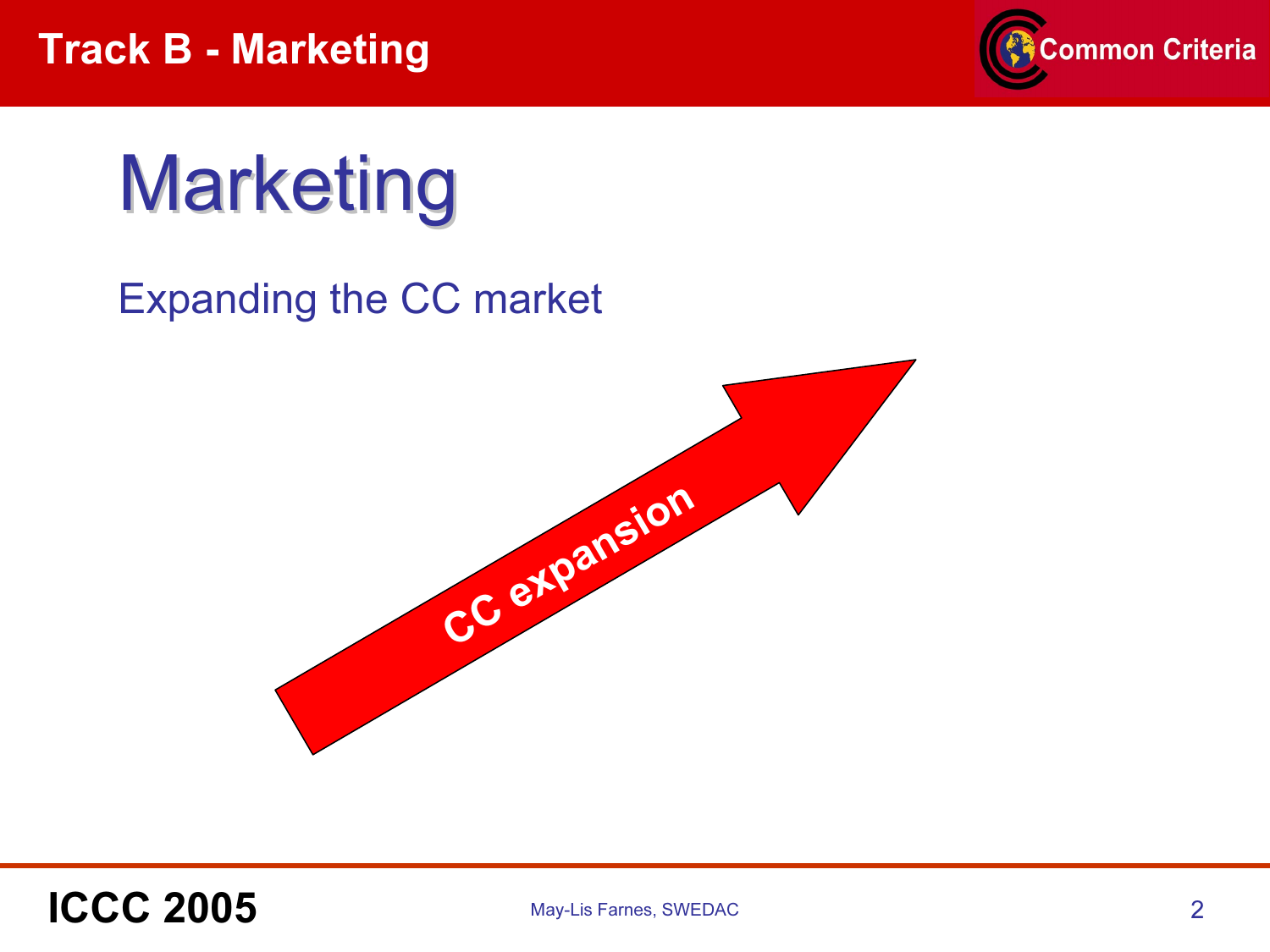

### The stakeholders

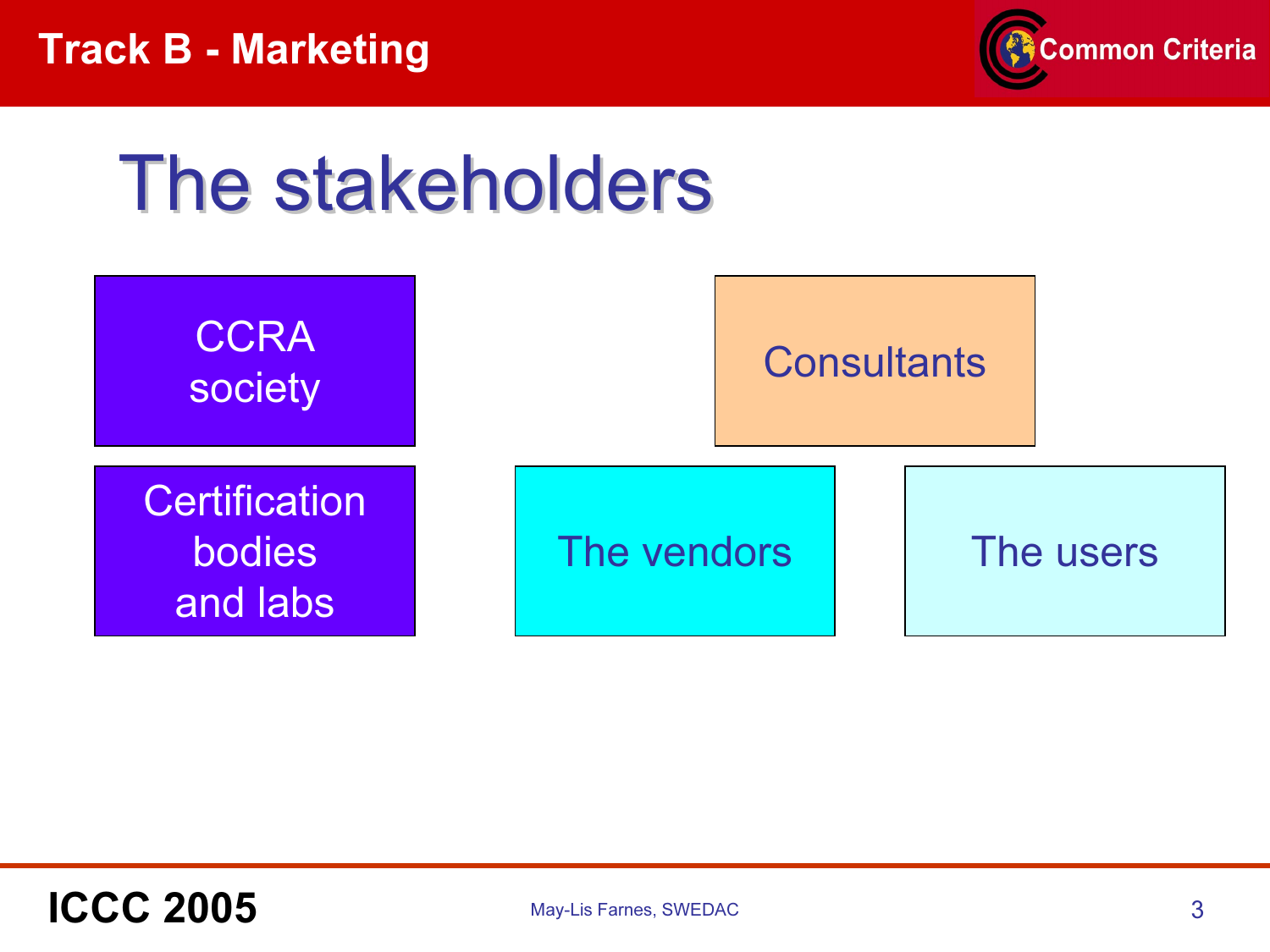

### The stakeholders

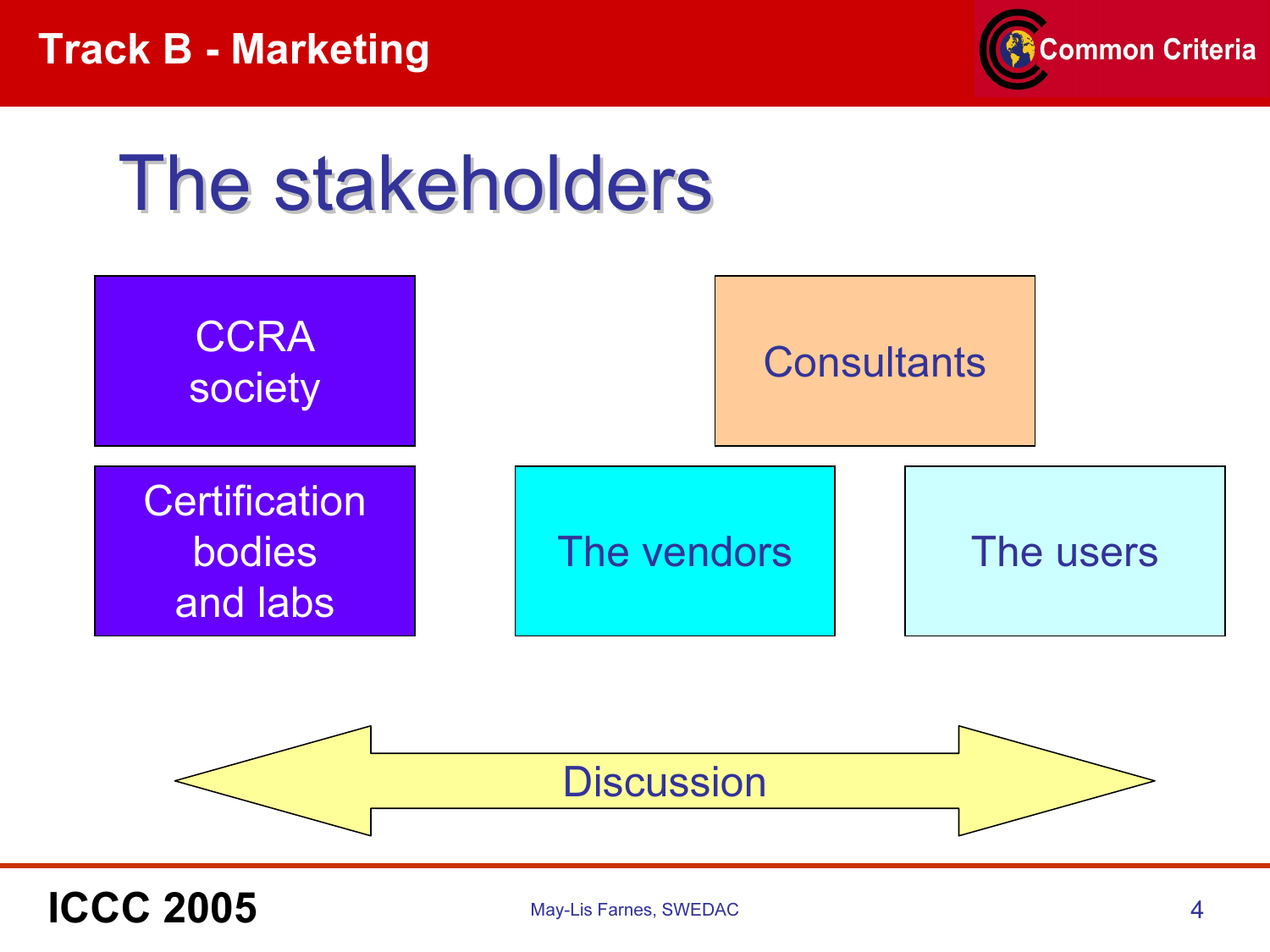

### The audience



# <u>You are welcome to participate!</u>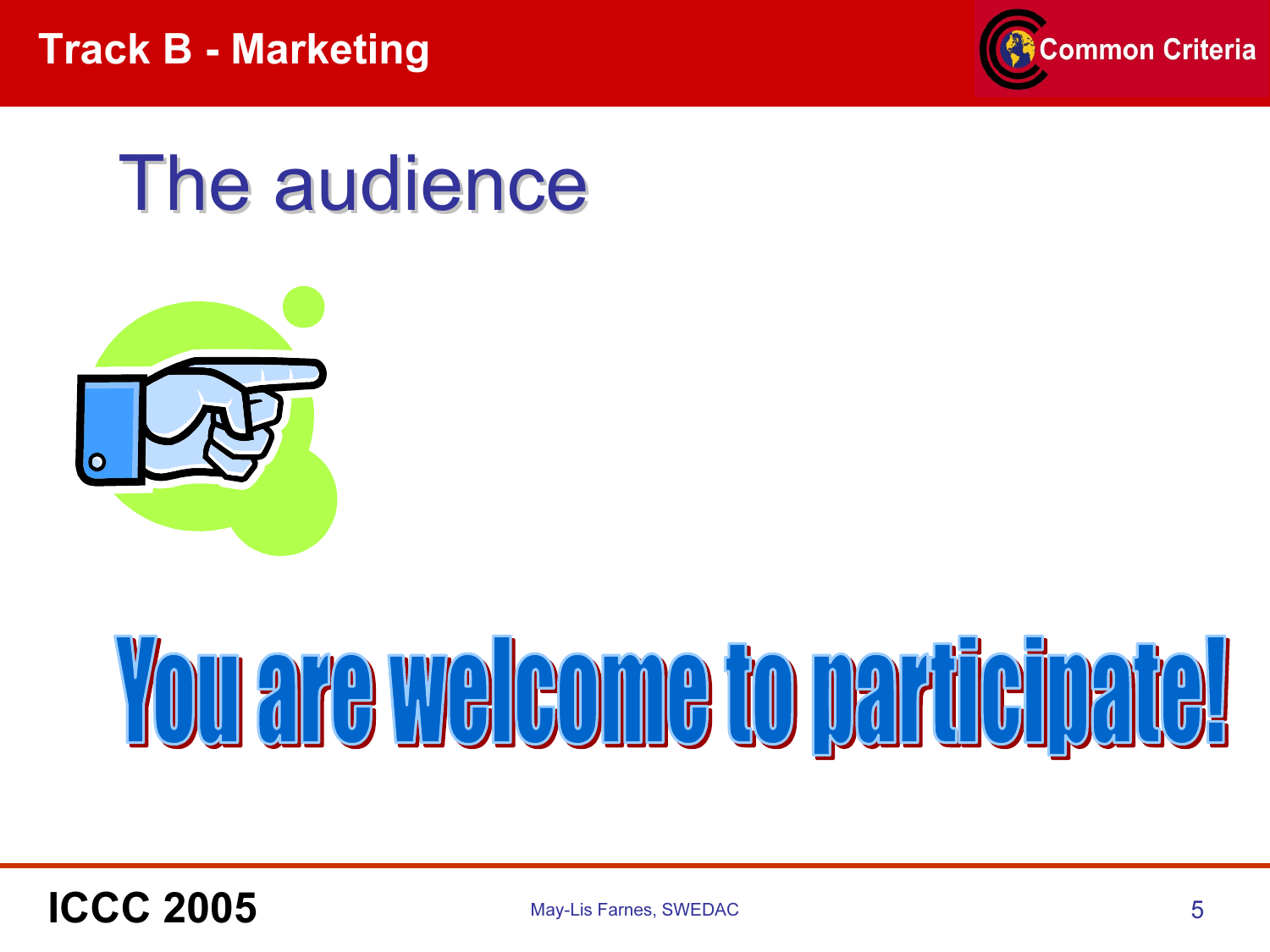

### The stakeholders

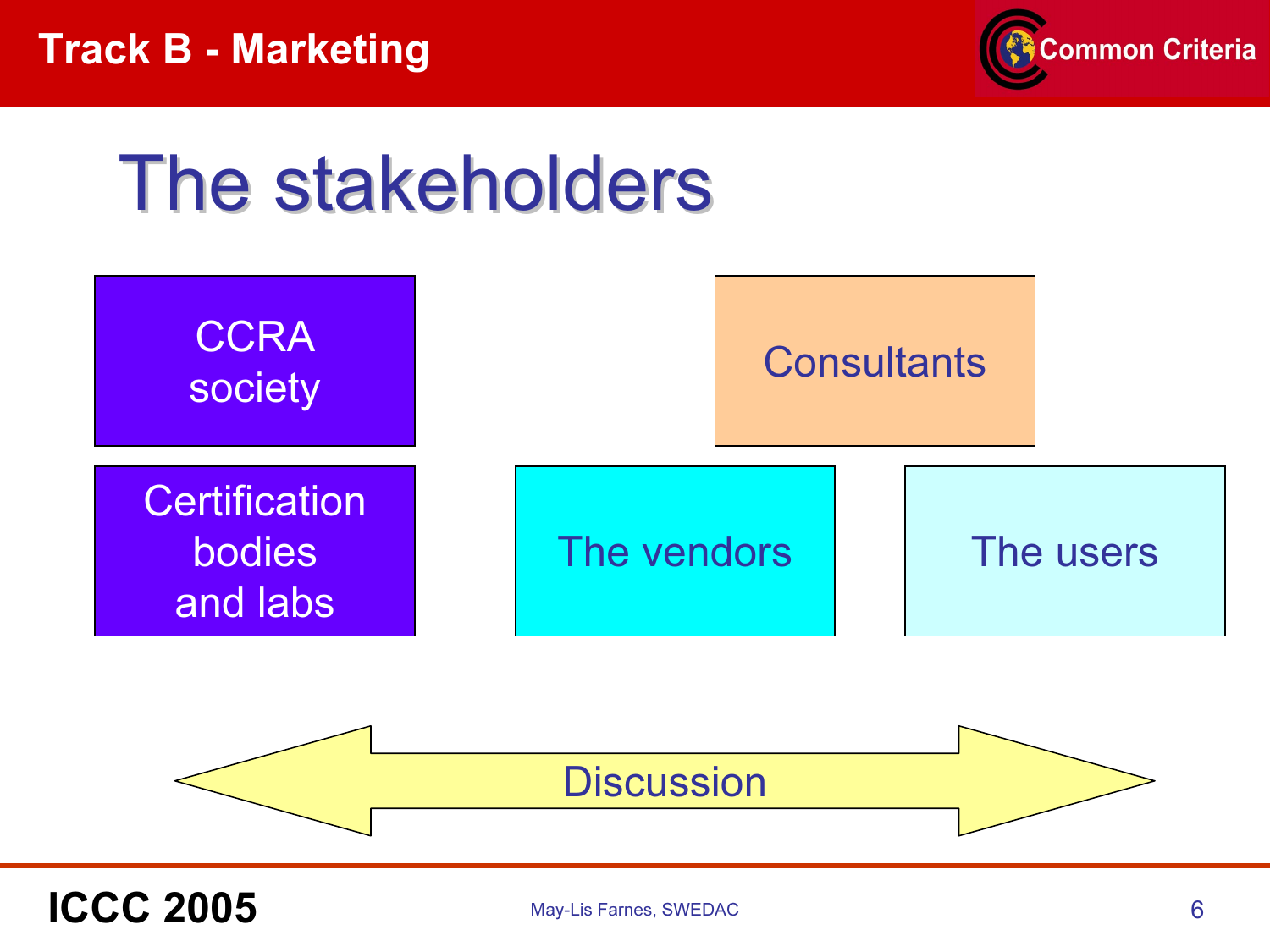#### Track B - Marketing



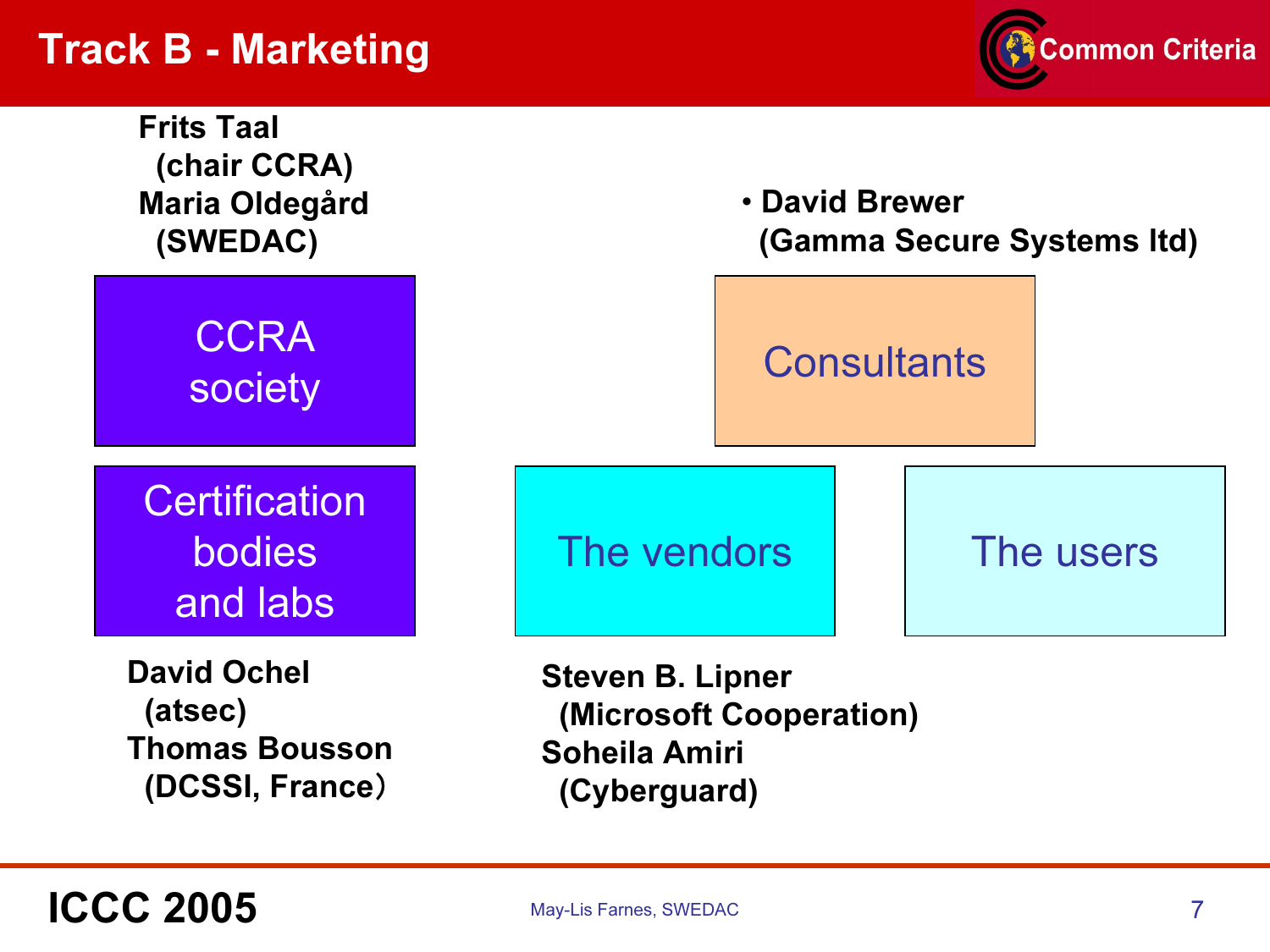

# The panel discussion

- 1. Questions to the panel
- 2. Questions to the audience
- 3. Questions from the audience to the panel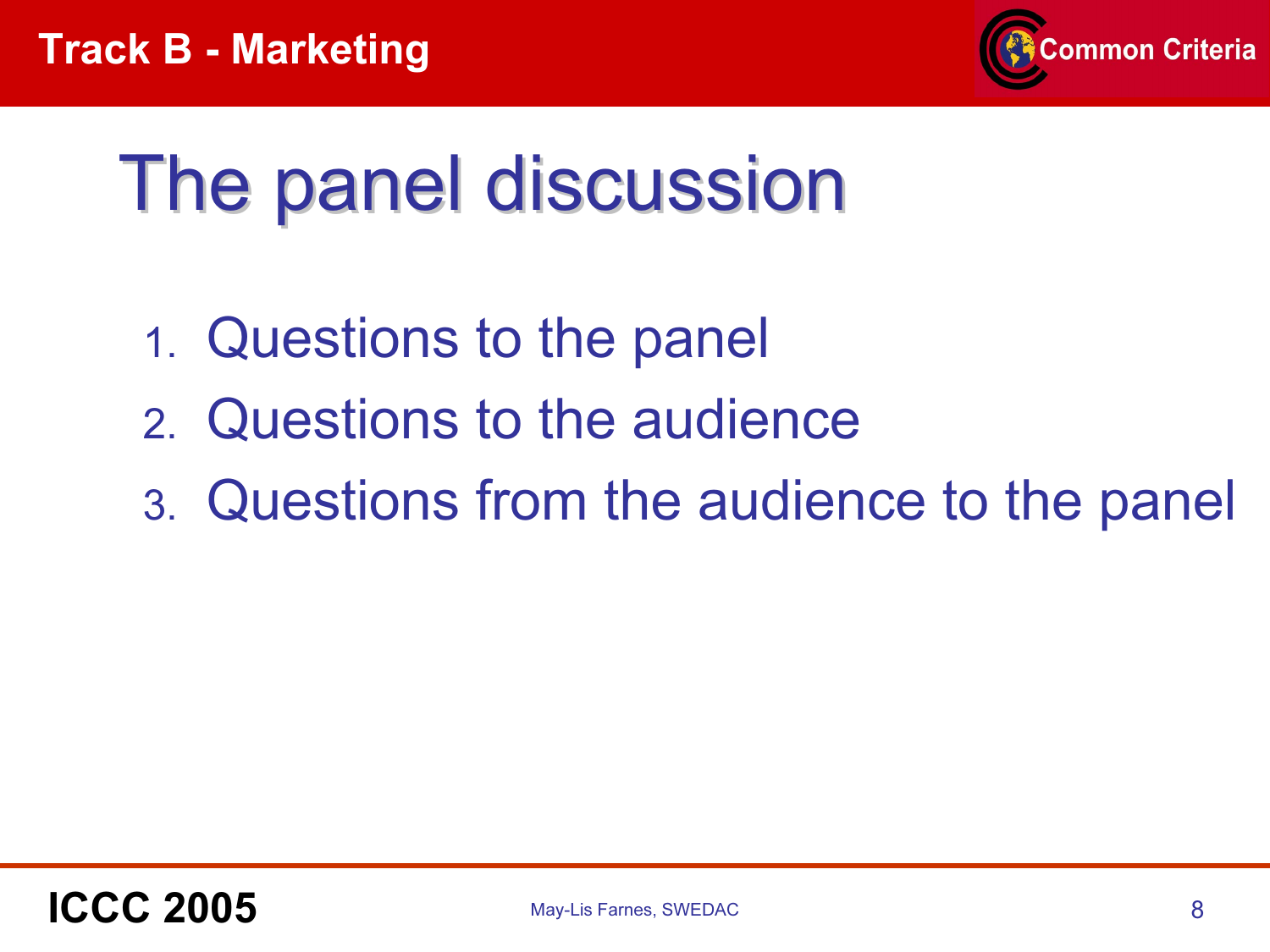Track B - Marketing



### Future

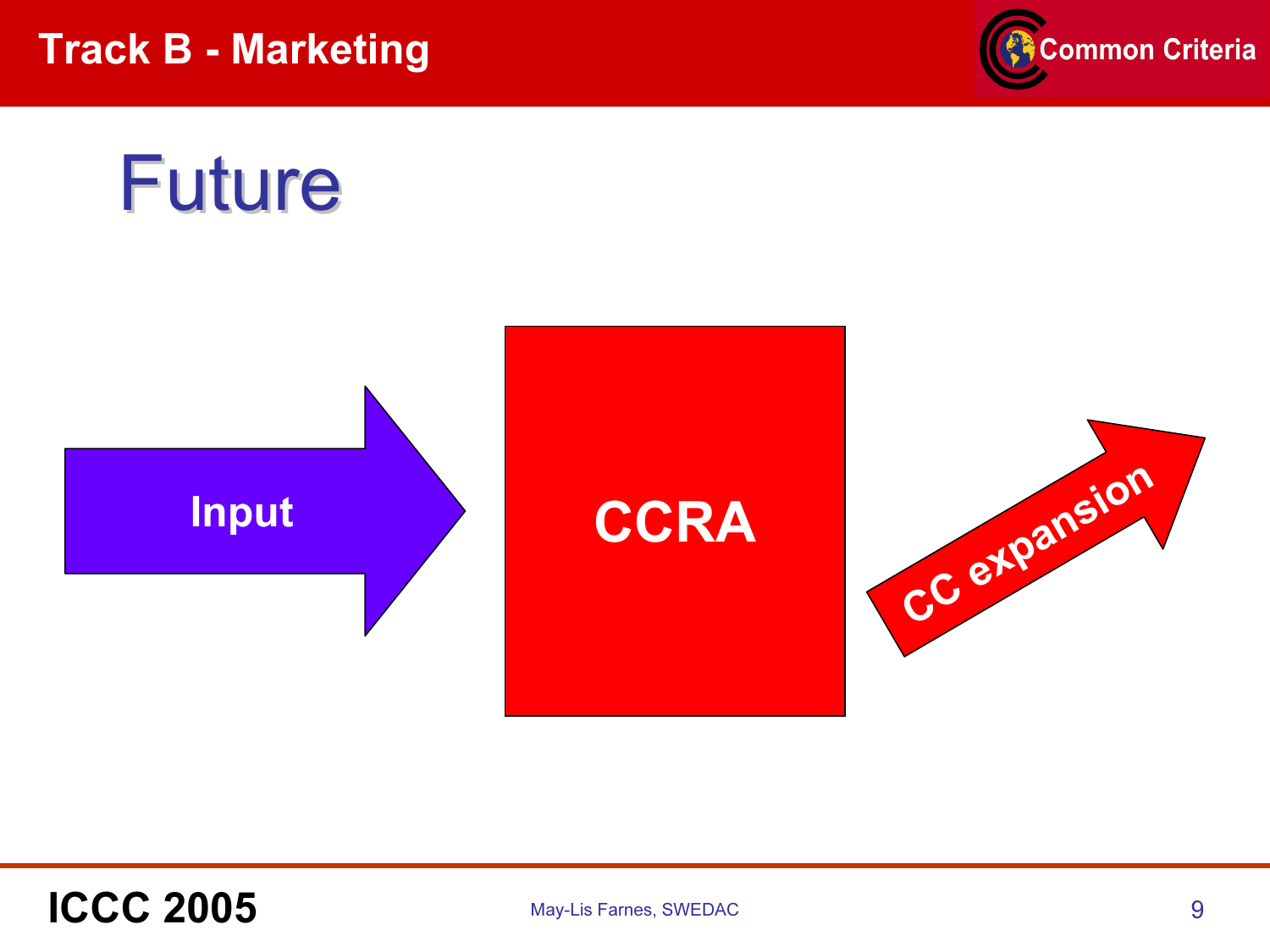

**How to extend the use of CC?**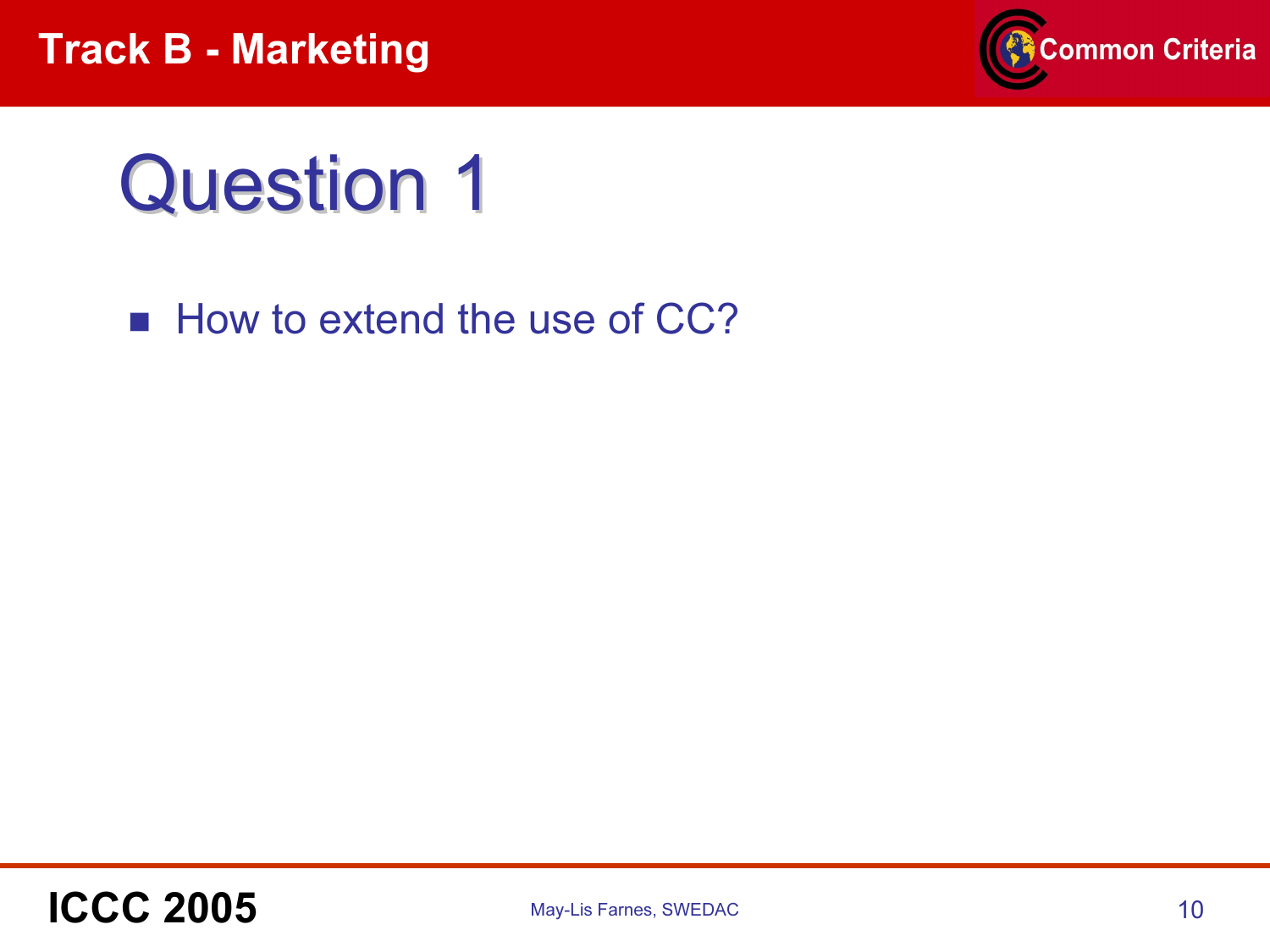

- What are the market needs and requirements on?
	- CCRA
	- CC certification/national schemes
	- CC method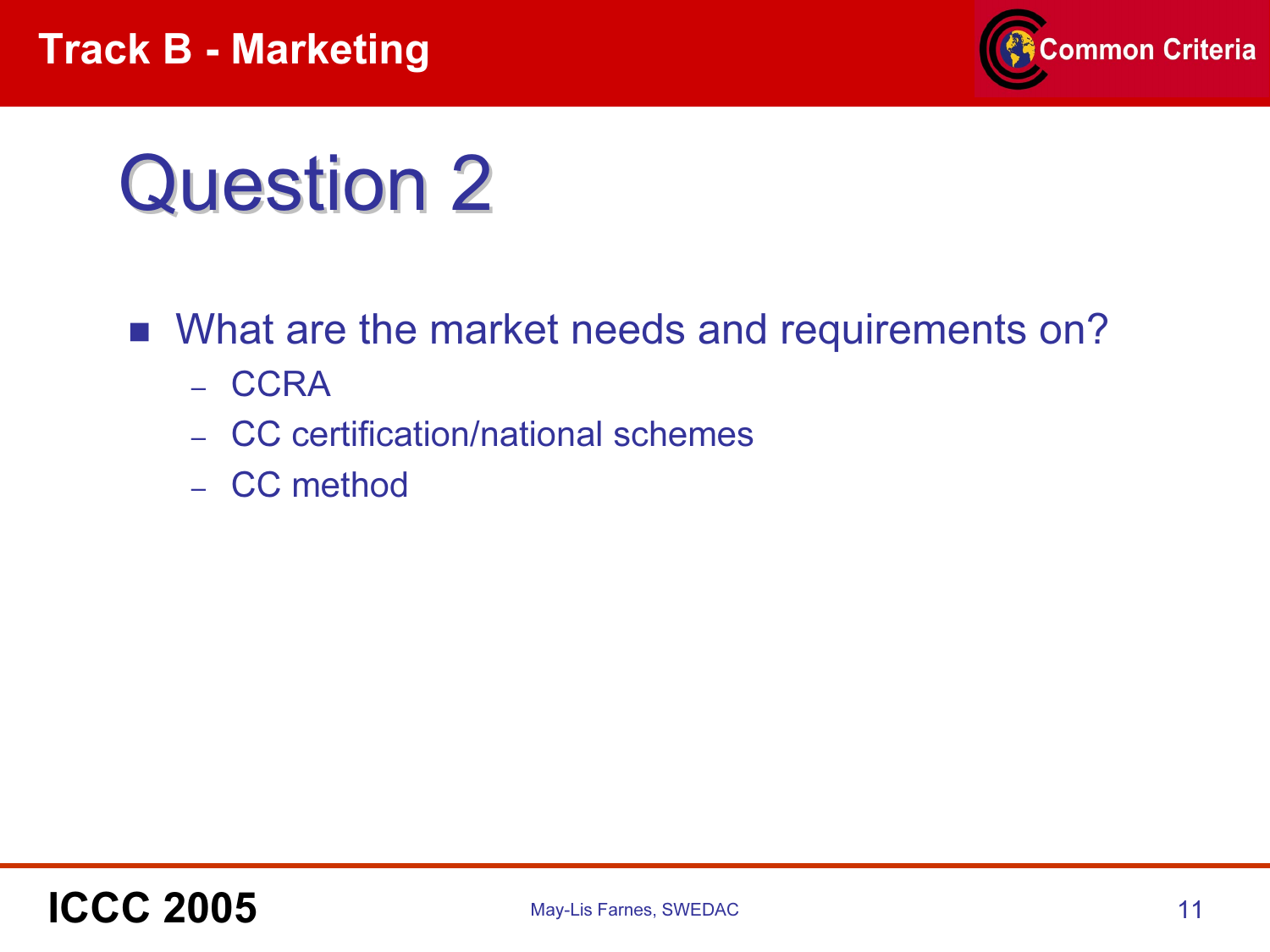

■ How to make the CC and the CCRA work be more market oriented?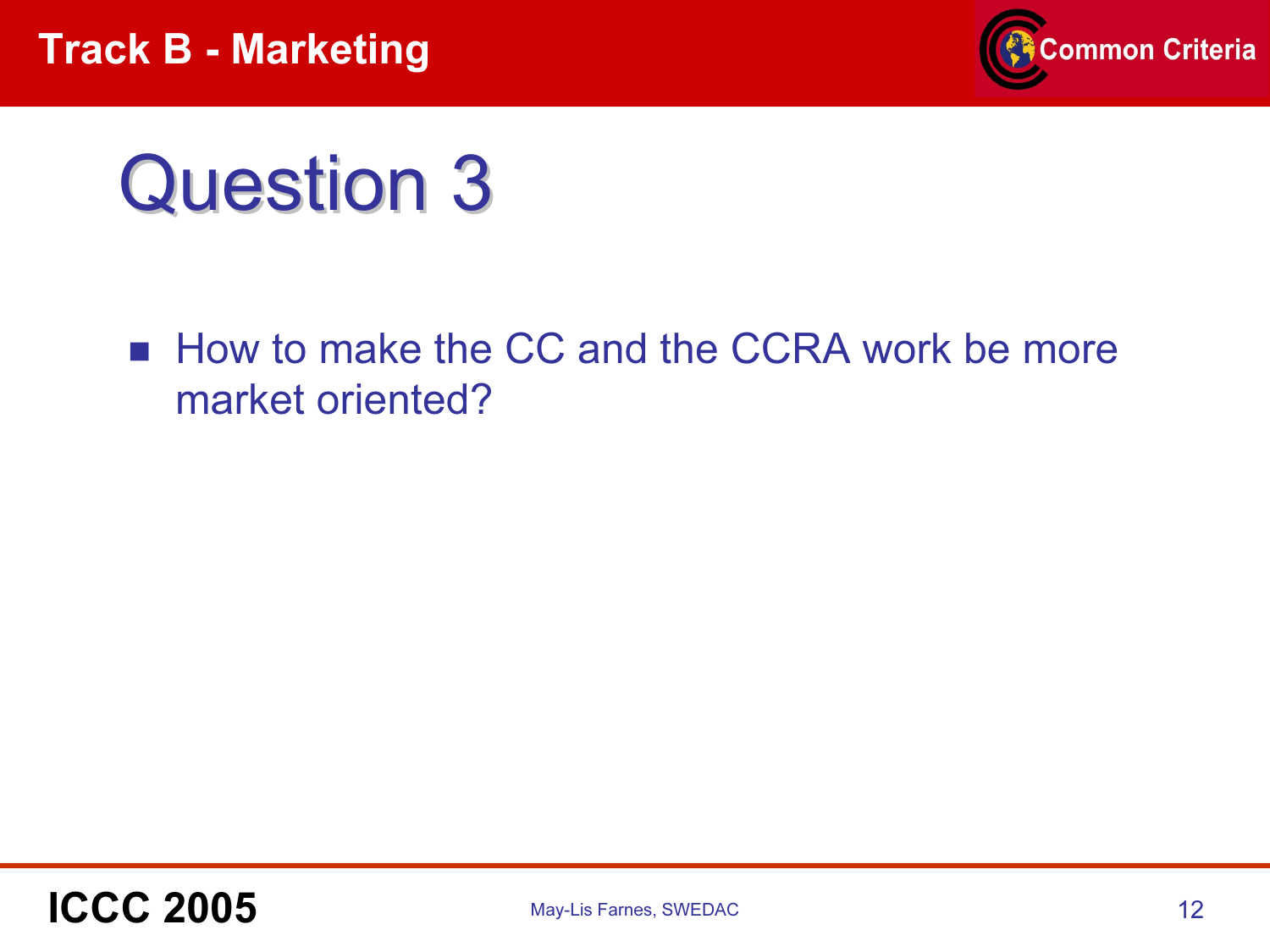

■ What is the added value of CC certifications? (Why should anyone do an evaluation or certification?)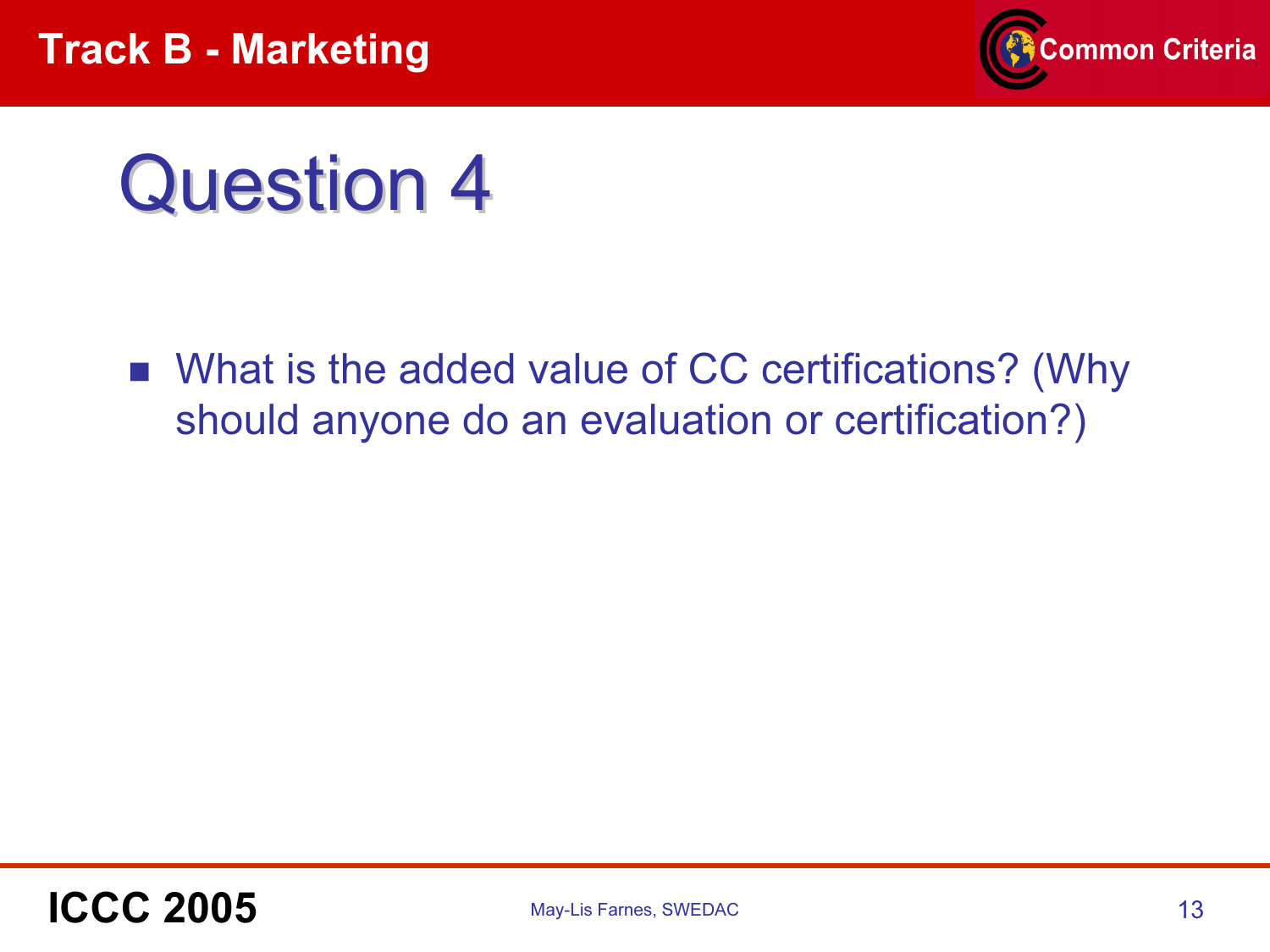

■ Largest obstacle? / Largest driving force?